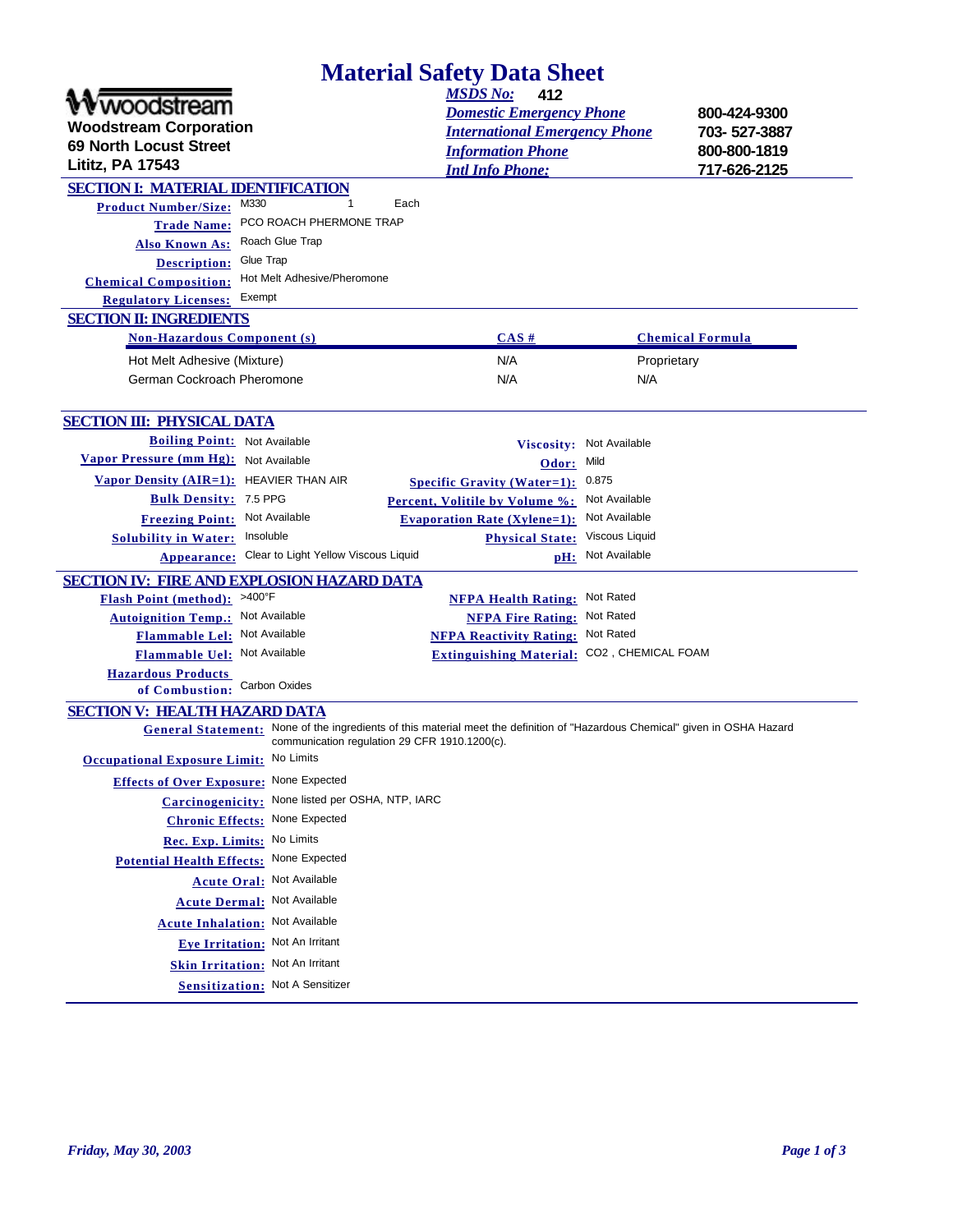| <b>Route of Entry</b>                        |                                                          | <b>Symptoms/Effects of Overexposure</b>             | <b>First Aid</b>                                                                                                                                                                                                     |
|----------------------------------------------|----------------------------------------------------------|-----------------------------------------------------|----------------------------------------------------------------------------------------------------------------------------------------------------------------------------------------------------------------------|
| Skin                                         | None expected due to product form.                       |                                                     | Due to product form not a reasonable route of exposure. If contact should<br>occur wash with soap and water. If irritation occurs get medical attention.                                                             |
| Inhalation                                   | None expected due to product form.                       |                                                     | Due to product form not a reasonable route of exposure.                                                                                                                                                              |
| Eye                                          | None expected due to product form.                       |                                                     | Due to product form not a reasonable route of exposure. If contact should<br>occur get medical attention.                                                                                                            |
| Ingestion                                    | None expected due to product form.                       |                                                     | Due to product form not a reasonable route of exposure.                                                                                                                                                              |
| <b>SECTION VI: REACTIVITY DATA</b>           |                                                          |                                                     |                                                                                                                                                                                                                      |
|                                              | <b>Stability:</b>                                        | Stable                                              |                                                                                                                                                                                                                      |
|                                              | <b>Conditions to avoid:</b>                              | <b>Excessive Heat</b>                               |                                                                                                                                                                                                                      |
|                                              | <b>Materials to avoid:</b>                               | Oils Will Dissolve Glue                             |                                                                                                                                                                                                                      |
|                                              | <b>Hazardous Decomposition:</b>                          | Will Not Occur                                      |                                                                                                                                                                                                                      |
|                                              | <b>Conditions to avoid:</b>                              | None Known                                          |                                                                                                                                                                                                                      |
|                                              | <b>Hazardous Polymerization:</b>                         | Will Not Occur                                      |                                                                                                                                                                                                                      |
|                                              | <b>Conditions to avoid:</b>                              | None Known                                          |                                                                                                                                                                                                                      |
| <b>SECTION VII: SPILL OR LEAK PROCEDURES</b> |                                                          |                                                     |                                                                                                                                                                                                                      |
|                                              | Steps to be taken if material<br>is released or spilled: |                                                     | Due to product form it can be picked up and placed in trash or restored. Glue can be dissolved using any vegetable<br>oil. Apply vegetable oil to spilled glue, wipe up with rag and dispose of in trash receptacle. |
|                                              | <b>Waste Disposal Method:</b>                            | federal regulations.                                | Incinerate or manage at a permitted waste management facility. Dispose of in accordance with local, state and                                                                                                        |
|                                              | <b>Product Disposal Method:</b>                          |                                                     | Discard used traps by securely wrapping in several layers of newspaper and discarding in trash.                                                                                                                      |
|                                              |                                                          | <b>SECTION VIII: SPECIAL PROTECTION INFORMATION</b> |                                                                                                                                                                                                                      |
|                                              | <b>Respiratory Protection:</b>                           | Not Required                                        |                                                                                                                                                                                                                      |
|                                              | <b>Protective Gloves:</b>                                | Not Required                                        |                                                                                                                                                                                                                      |
|                                              | <b>Eye Protection:</b>                                   | Not Required                                        |                                                                                                                                                                                                                      |
|                                              | <b>Protective Clothing:</b>                              | Not Required                                        |                                                                                                                                                                                                                      |
|                                              | <b>Ventilation:</b>                                      | Not Required                                        |                                                                                                                                                                                                                      |
|                                              | <b>Other Protective Equipment:</b>                       | None Require                                        |                                                                                                                                                                                                                      |
|                                              | <b>Protection Note:</b>                                  | conditions.                                         | Personal protection information provided in this Section is based upon general information as to normal uses and                                                                                                     |
| <b>SECTION IX: SPECIAL PRECAUTIONS</b>       |                                                          |                                                     |                                                                                                                                                                                                                      |

**Storage and Handling:** Store in a cool dry area away from heat.

**Other Precautions:** Spilled glue can be dissolved using vegetable or mineral oils. Apply oil to glue and wipe up with rag.

**Precaution Note:** None

## **SECTION X: ECOLOGICAL INFORMATION**

**Ecotoxicity:** Not Ecotoxic

**Environmental Fate:** Not Available